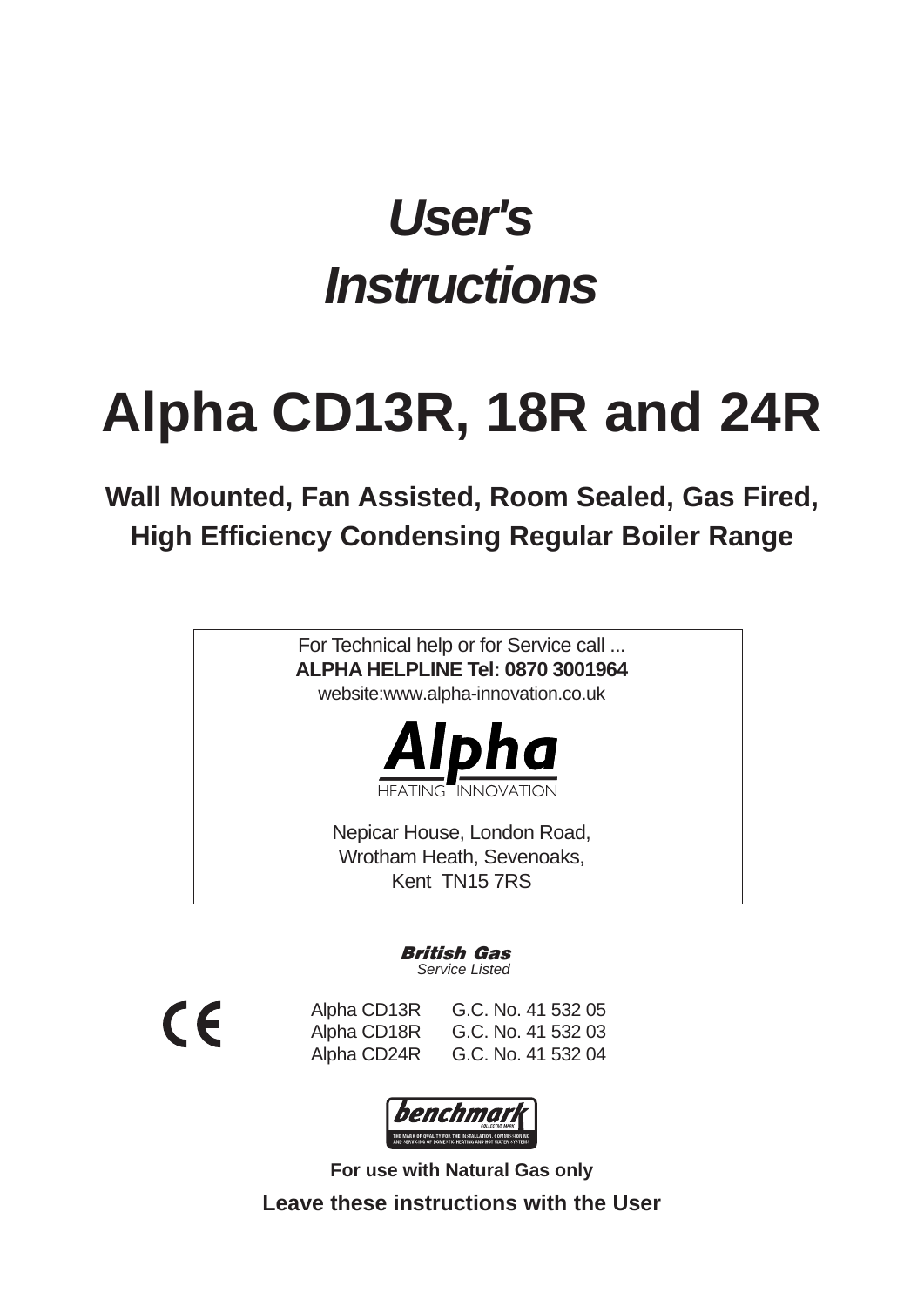## **1 DESCRIPTION**

The Alpha CD Regular range of high efficiency condensing boilers are wall mounted, fan assisted room-sealed boilers. The boiler CD13R is suitable for central heating loads of between 5.4 and 13.1 kW (18 400 and 44 700 Btu/h). The boiler CD18R is suitable for central heating loads of between 5.4 and 19.6 kW (18 400 and 66 800 Btu/h). The boiler CD24R is suitable for central heating loads of between 6.5 and 25.6 kW (22 200 and 87 300 Btu/h). The boiler will provide central heating (as required) during the 'on' times set on your clock (if fitted).

## **2 USER CONTROLS**





## **3 BOILER CONTROLS**

## *1. CENTRAL HEATING THERMOSTAT*

This thermostat controls the temperature of the water leaving the boiler for the heating system. For maximum efficiency from the boiler the thermostat should be left at number 5 or 6 as shown in Fig. 1.. If lower heating temperatures are required, turn the thermostat anti-clockwise. If higher heating temperatures are required, turn the thermostat clockwise.

## *2. SELECTOR SWITCH*

This control is used to turn the boiler on and off or to 'reset' the ignition sequence or to set to frost thermostat only. The internal clock and frost thermostat will not operate when the switch is in the vertical position, i.e. 'Off' position (0).

## *3. INDICATOR NEONS*

When neons A (red), B (red), C (yellow), D (green) are illuminated, the following conditions apply:-

#### **Neon**

- **D** Illuminated continuously Electricity supply to the boiler is on.
- **C** Illuminated continuously Burner is alight.
- **A** Flashing on and off Temperature sensor fault, contact your Service Engineer.
- **B** Flashing on and off Overheat thermostat has operated. Rotate selector switch to the reset position (3) to reset. If this continues to happen, contact yor Service Engineer.
- **B** Illuminated continuously Burner has failed to light. Rotate selector switch to the reset position (3) and the ignition sequence will restart after a delay of about 30 seconds.

**A** and **B** Flashing on and off at the same time - Blocked flue or fan fault, contact your Service Engineer.

- **A** Flashing and **B** Illuminated continuously Pump fault or restricted flow.
- **A** Illuminated continuously and **B** flashing PCB or flame sensor fault.
- **A** and **B** illuminated continuously No flow or air present.

**A**, **B** and **C** flashing on and off at the same time - Contact your Service Engineer.

**Note:** Do not hold the selector switch in the reset position (3) for more than 2 to 3 seconds.

## *4. OVERHEAT THERMOSTAT*

This thermostat automatically switches the boiler off in the unlikely event of the boiler overheating. When the thermostat operates, the red neon (B) flashes on and off. Rotate the selector switch to the reset position (3) and the boiler will relight. If this continually happens, contact your Service Engineer.

## *5. FROST THERMOSTAT*

The boiler has a built-in frost thermostat, which automatically operates the boiler if the water temperature falls below 8°C, providing the electrical supply is on and the selector switch is set to position (1) 'Frost' or position (2) 'ON'.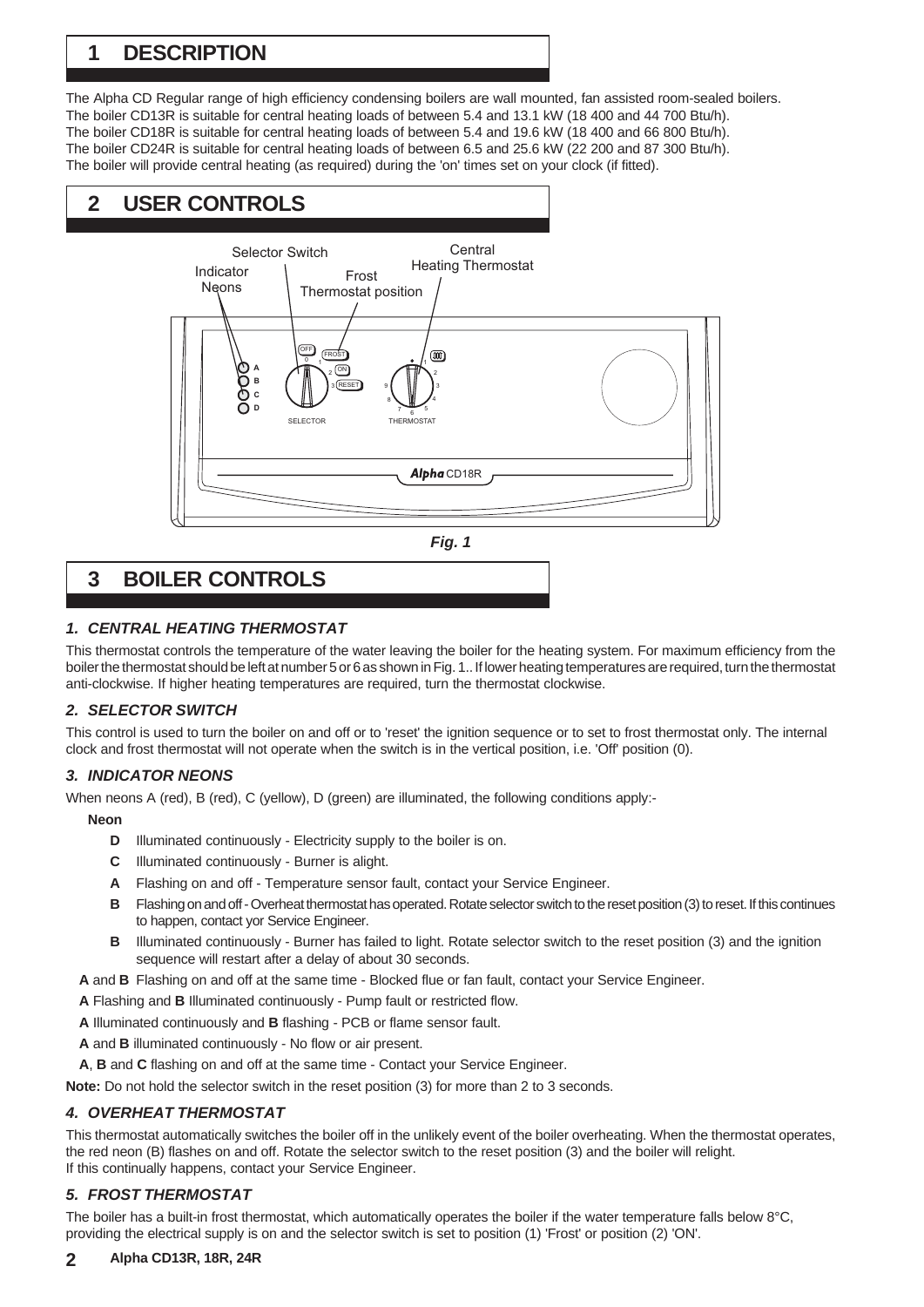## **4 LIGHTING INSTRUCTIONS**

#### **Refer to Fig. 1 for boiler controls.**

- 1. Ensure the following:
	- a. Electrical supply to the boiler is off.
	- b. All heating controls and thermostats are set to OFF or minimum position.
	- c. The boiler gas isolation valve is in the open position (slot on the spindle in line with the valves i.e.  $\{\mathbf{h}\}\$ ).
	- d. The gas supply is on at the mains.
	- e. The heating system is filled and vented.
- 2. Switch on the electrical supply to the boiler.
- 3. Set any room thermostats to maximum and ensure that any clock is in an 'on' position.
- 4. Set the selector switch to position (2) and turn the heating thermostat fully clockwise. The main burner will light and the boiler will provide central heating.
- 5. Set the boiler thermostat, clock, external controls i.e. room thermostat to your chosen settings and the boiler is ready to operate. **To turn the boiler off for short periods:-** Set the selector switch to position (1).

**Note:** In this position the pump will automatically operate for 5 minutes in every 24 hours. If the water temperature falls below 8°C the built-in frost thermostat will operate the boiler automatically until the temperature of the water in the heating system has been raised.

**To turn the boiler off for longer periods:-** Switch off the electrical supply to the boiler. If required, all supplies i.e. gas, water and electricity may be turned off at the mains. If there is any possibility of the boiler being left during frost conditions, then the boiler and system should be drained and a label attached to the boiler drawing attention that the system has been drained. If this is required, contact your Service Engineer.

## **5 BOILER OPERATION**

The operating sequence of the boiler is controlled by the selector switch on the control panel.

Setting the selector switch to position (2) the boiler will operate to provide central heating.

When the selector is set to central heating, it will respond to a demand for heat in the following sequence:-

- a. The external pump will start, the fan will operate and the main burner will light.
- b. The output of the burner is automatically controlled to suit the system demand.
- c. When the temperature of the system water in the boiler reaches that set by the thermostat or the room thermostat is satisfied, the main burner is turned off and the fan stops after 50 seconds. The pump will continue to run to remove any residual heat from the boiler.

## **6 IMPORTANT NOTES**

## *1. BOILER LOCATION*

Always ensure the following clearances are available around the casing of the boiler:-

Top: 235 mm, Bottom: 250 mm, Each side: 5 mm, Front: 450 mm

Do not store any other articles in the cupboard containing the boiler and never place any clothing or combustible material on or near the boiler or flue pipe.

## *2. FLUE TERMINAL*

The terminal on the outside wall must not be allowed to be obstructed. If it is damaged, in any way, turn the boiler off and contact your Service Engineer.

**Note:** The Alpha CD boilers are high efficiency condensing boilers and when operating vapour will be emitted from the terminal. This is safe and quite normal.

#### *3. MAINS FAILURE*

In the event of an electrical supply failure the boiler will not operate. When the supply is restored, the boiler will return to normal operation. Remember to reset the clock, if fitted, when the supply is restored.

## *4. CLEANING*

Use only a damp cloth and mild detergent to clean the boiler outer casing. Do not use abrasive cleaners.

## *5. SERVICING*

To maintain efficient and safe operation of your boiler, routine annual servicing is essential. For advice on servicing contact:- The Alpha Helpline: 0870 3001964.

## *6. GAS LEAK*

If a fault or gas leak is suspected, turn off the gas supply. Do not touch any electrical switches, do not smoke and extinguish all naked flames. Contact your local Gas Region immediately.